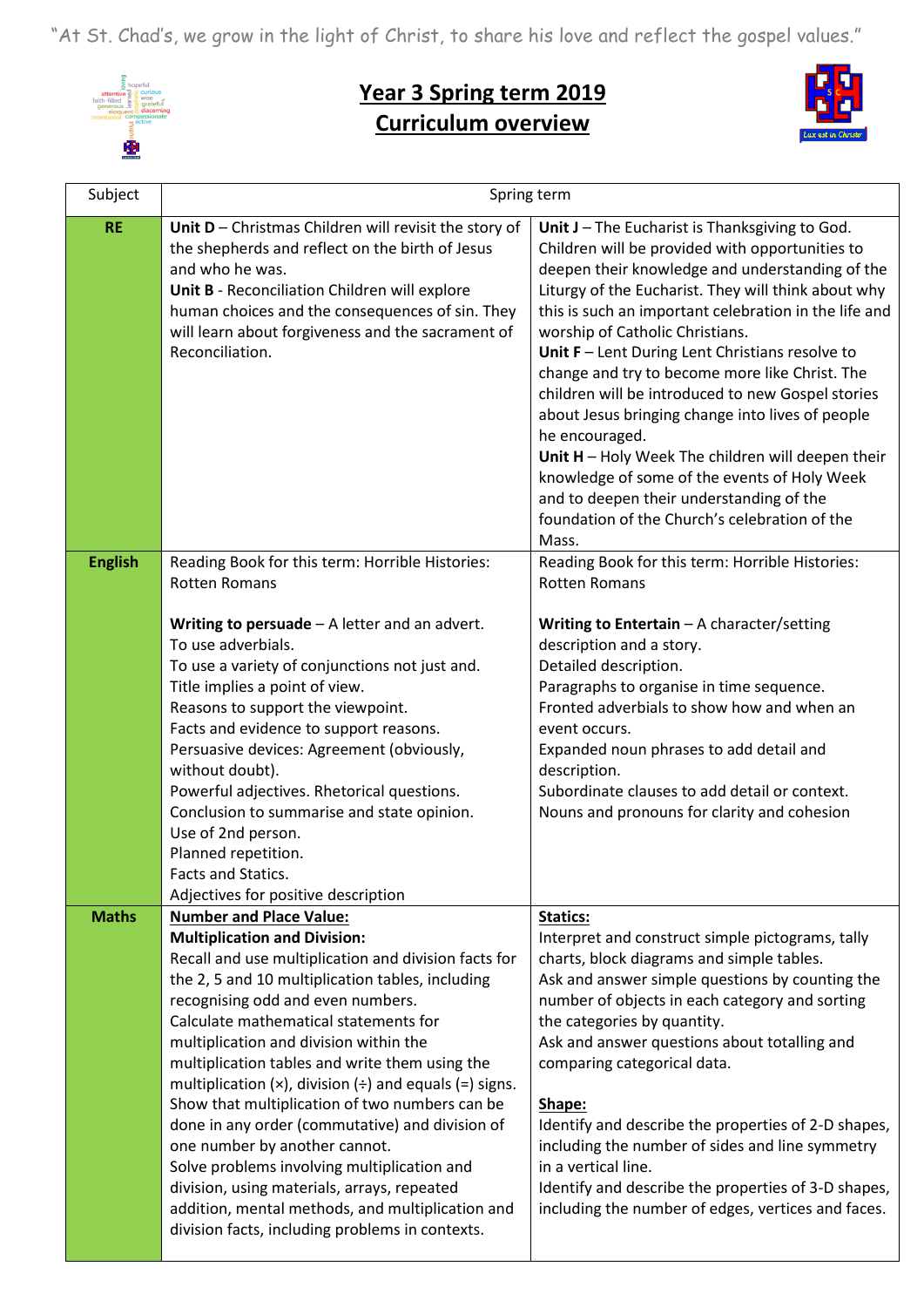|                  | Money: Add and subtract amounts of money to                                                                | Identify 2-D shapes on the surface of 3-D shapes,                                             |  |
|------------------|------------------------------------------------------------------------------------------------------------|-----------------------------------------------------------------------------------------------|--|
|                  | give change, using both £ and p in practical                                                               | [for example, a circle on a cylinder and a triangle                                           |  |
|                  | contexts                                                                                                   | on a pyramid]                                                                                 |  |
|                  |                                                                                                            | Compare and sort common 2-D and 3-D shapes                                                    |  |
|                  |                                                                                                            | and everyday objects                                                                          |  |
| <b>Science</b>   | Light                                                                                                      | <b>Animals Including Humans</b>                                                               |  |
|                  | Light sources are required to see things. When                                                             | Identify that animals, including humans, need the                                             |  |
|                  | light is reflected from an object, we can see that                                                         | right types and amount of nutrition, and that they                                            |  |
|                  | object. Looking into the sun directly can be                                                               | cannot make their own food; they get nutrition                                                |  |
|                  | dangerous.                                                                                                 | from what they eat.                                                                           |  |
|                  |                                                                                                            | Identify that humans and some other animals                                                   |  |
|                  |                                                                                                            | have skeletons and muscles for support,                                                       |  |
|                  |                                                                                                            | protection and movement.                                                                      |  |
| <b>Computing</b> | <b>Digital literacy</b>                                                                                    |                                                                                               |  |
|                  | • talk about what makes a secure password and why they are important.                                      |                                                                                               |  |
|                  | • protect their personal information when they do different things online.                                 |                                                                                               |  |
|                  | • use the safety features of websites as well as reporting concerns to an adult.                           |                                                                                               |  |
|                  | • recognise websites and games appropriate for their age.                                                  |                                                                                               |  |
|                  | • make good choices about how long they spend online.                                                      |                                                                                               |  |
|                  | • ask an adult before downloading files and games from the Internet.                                       |                                                                                               |  |
|                  | post positive comments online.                                                                             |                                                                                               |  |
|                  | • save and retrieve work on the Internet, the school network or their own device.                          |                                                                                               |  |
|                  | • talk about the parts of a computer.                                                                      |                                                                                               |  |
|                  | • tell you ways to communicate with others online.                                                         |                                                                                               |  |
|                  | • describe the World Wide Web as the part of the Internet that contains websites.                          |                                                                                               |  |
|                  | • use search tools to find and use an appropriate website.                                                 |                                                                                               |  |
|                  | . think about whether images found online can be used in their own work.                                   |                                                                                               |  |
| <b>History</b>   |                                                                                                            | <b>The Romans</b>                                                                             |  |
|                  | Children will learn:                                                                                       |                                                                                               |  |
|                  | • The Roman timeline                                                                                       |                                                                                               |  |
|                  | • That the Romans invaded and settled in Britain                                                           |                                                                                               |  |
|                  | • Roman strategy leading to successful invasions                                                           |                                                                                               |  |
|                  | · Boudicca                                                                                                 |                                                                                               |  |
|                  | • Gladiators as entertainment in Rome and other forms of entertainment in Roman Britain                    |                                                                                               |  |
|                  | • Food in Roman Britain                                                                                    |                                                                                               |  |
|                  | • About Roman gods and goddesses                                                                           |                                                                                               |  |
| Art              | <b>Roman Mosaics</b>                                                                                       |                                                                                               |  |
|                  | • use research and develop design criteria to inform the design of functions products that are fit for     |                                                                                               |  |
|                  | purpose;                                                                                                   |                                                                                               |  |
|                  | • generate, develop, model and communicate their ideas through discussion, annotated sketches and          |                                                                                               |  |
|                  | diagrams                                                                                                   |                                                                                               |  |
| PE               | to improve their mastery of art and design techniques                                                      |                                                                                               |  |
|                  |                                                                                                            | <b>Swimming</b>                                                                               |  |
|                  | During their PE sessions, the children will learn the basics of swimming.                                  |                                                                                               |  |
| <b>Music</b>     | In swimming they will improve their skills and build endurance.                                            |                                                                                               |  |
|                  | Play and perform in solo and ensemble contexts,                                                            | Improvise and compose music for a range of                                                    |  |
|                  | using their voices and playing musical instruments<br>with increasing accuracy, fluency, control and       | purposes using the inter-related dimensions of<br>music - The day in the life of a Rain drop. |  |
|                  | expression - Use these skills to compose a piece                                                           | Compose music to match the different adventures                                               |  |
|                  |                                                                                                            |                                                                                               |  |
|                  | of marching music for the Roman army. Compose<br>a piece of music to describe the personality of the       | had by the rain drop.                                                                         |  |
|                  | child's Roman God                                                                                          |                                                                                               |  |
| <b>PSHE</b>      | DOT Com scheme of work.                                                                                    |                                                                                               |  |
|                  | Digital Literacy - How children can keep themselves safe online. To take responsibility for their actions. |                                                                                               |  |
|                  | How to be a good citizen.                                                                                  |                                                                                               |  |
|                  | <b>Rights Respecting School</b>                                                                            |                                                                                               |  |
|                  |                                                                                                            |                                                                                               |  |